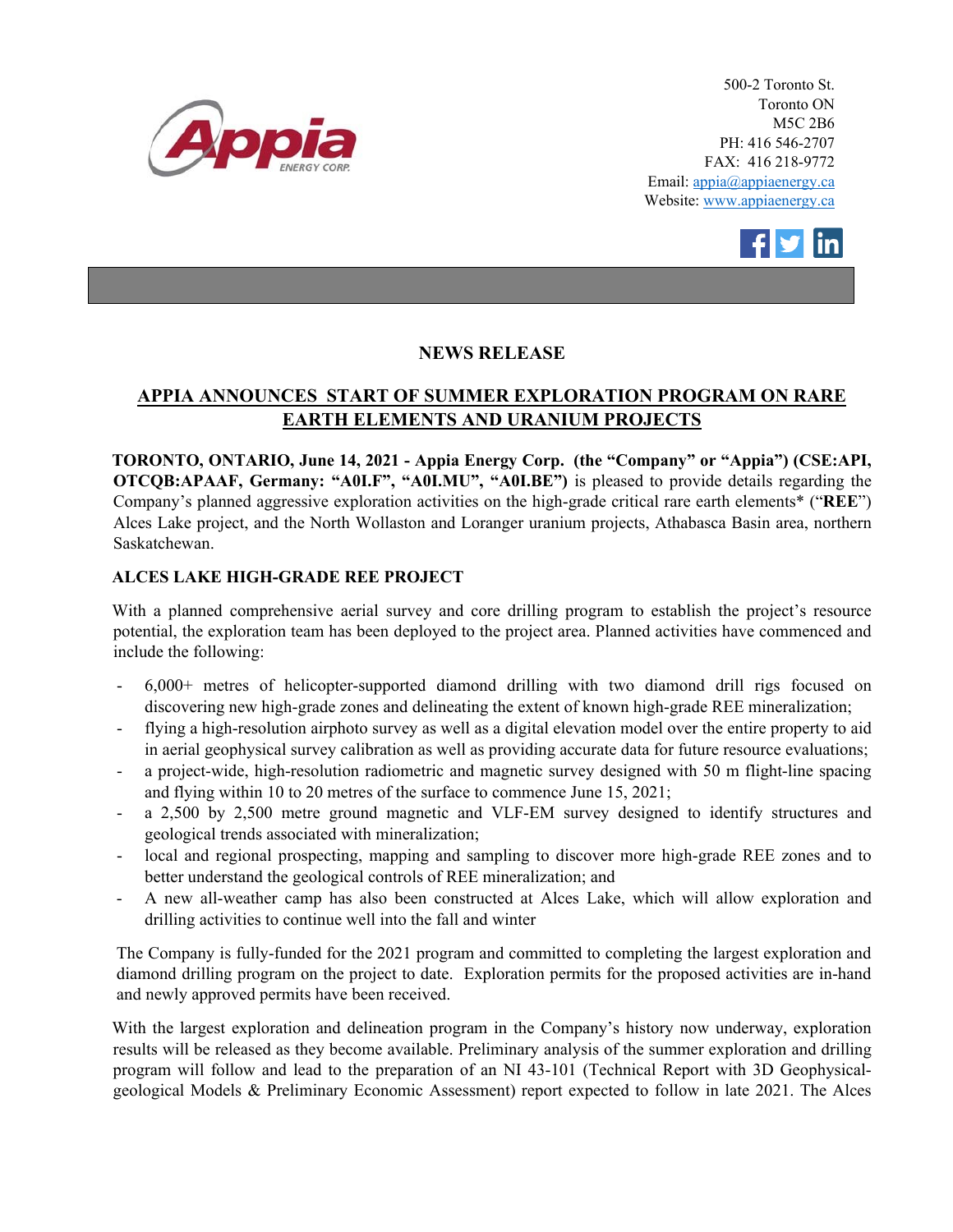Lake project encompasses some of the highest-grade total and critical REEs and gallium mineralization in the world, hosted within a number of surface and near surface occurrences that are open at depth and along strike.

Since detailed exploration began at Alces Lake in 2017, a total of seventy-four (74) REE, gallium and uranium bearing surface zones and occurrences of the minerals system (the "System") have been discovered, suggesting a high exploration potential of the System over 45 km strike length of the project. To date, less than 1% of the project area has been explored with diamond drilling.

The project is located in Saskatchewan, in the same provincial jurisdiction that is developing a "first-of-itskind" rare earth processing facility in Canada (currently under construction by the Saskatchewan Research Council, scheduled to become operational in 2022). The Alces Lake project area is 14,344 hectares (35,420 acres) in size and is 100% owned by Appia. The project is located close to an old mining camp with existing support services, such as transportation (i.e., 15 km from the nearest trail), energy infrastructure (hydroelectric power), a 1,200 m airstrip that receives daily scheduled services, and access to heavy equipment.

To ensure safe work conditions are met for the workforce, the Company has developed exploration guidelines that comply with the Saskatchewan Public Health Orders and the Public Health Order Respecting the Northern Saskatchewan Administration District in order to maintain social distancing and help prevent the transmission of COVID-19.

\* Critical rare earth elements are defined here as those that are in short-supply and high-demand for use in permanent magnets and modern electronic applications such as electric vehicles and wind turbines (i.e: neodymium (Nd), praseodymium (Pr), dysprosium (Dy) and terbium (Tb)).

### **NORTH WOLLASTON AND LORANGER URANIUM PROJECTS**

The Company has contracted two 200 m line-spaced helicopter-borne VTEMTM, horizontal magnetic gradiometer, and radiometric geophysical surveys (the "**VTEMTM Surveys**") over the entire North Wollaston project (a total of 925 line kilometres) and over the southern three mineral dispositions of the Loranger project (a total of 379 line kilometres).

The VTEMTM Surveys will be flown by Geotech Ltd. ("**Geotech**") of Mississauga, ON, and are designed to i) better define the conductive zones previously identified from historic airborne electromagnetic ("**EM**") surveys, and ii) highlight areas of potential surface uranium mineralization using modern radiometric techniques.

Geotech's proprietary VTEM<sup>TM</sup> heli-borne survey is an innovative and proven airborne EM system that delivers unparalleled high spatial resolution and superior depth of investigation in precision EM measurements. The VTEMTM Surveys are scheduled to start in August.

The technical content in this news release was reviewed and approved by Dr. Irvine R. Annesley, P.Geo, Advisor to Appia's Board of Directors, and a Qualified Person as defined by National Instrument 43-101.

#### **About Appia**

Appia is a Canadian publicly-listed company in the rare earth element and uranium sectors. The Company is currently focusing on delineating high-grade critical rare earth elements ("REE") on the Alces Lake property, as well as exploring for high-grade uranium in the prolific Athabasca Basin on its Loranger, North Wollaston, and Eastside properties. The Company holds the surface rights to exploration for 65,601 hectares (162,104 acres) in Saskatchewan.

The Company also has a 100% interest (subject to a 1% Uranium Production Payment Royalty and a 1% Net Smelter Return Royalty on any precious or base metals payable, provided that the price of uranium is greater than US\$130 per pound) in 12,545 hectares (31,000 acres), with rare earth element and uranium deposits over